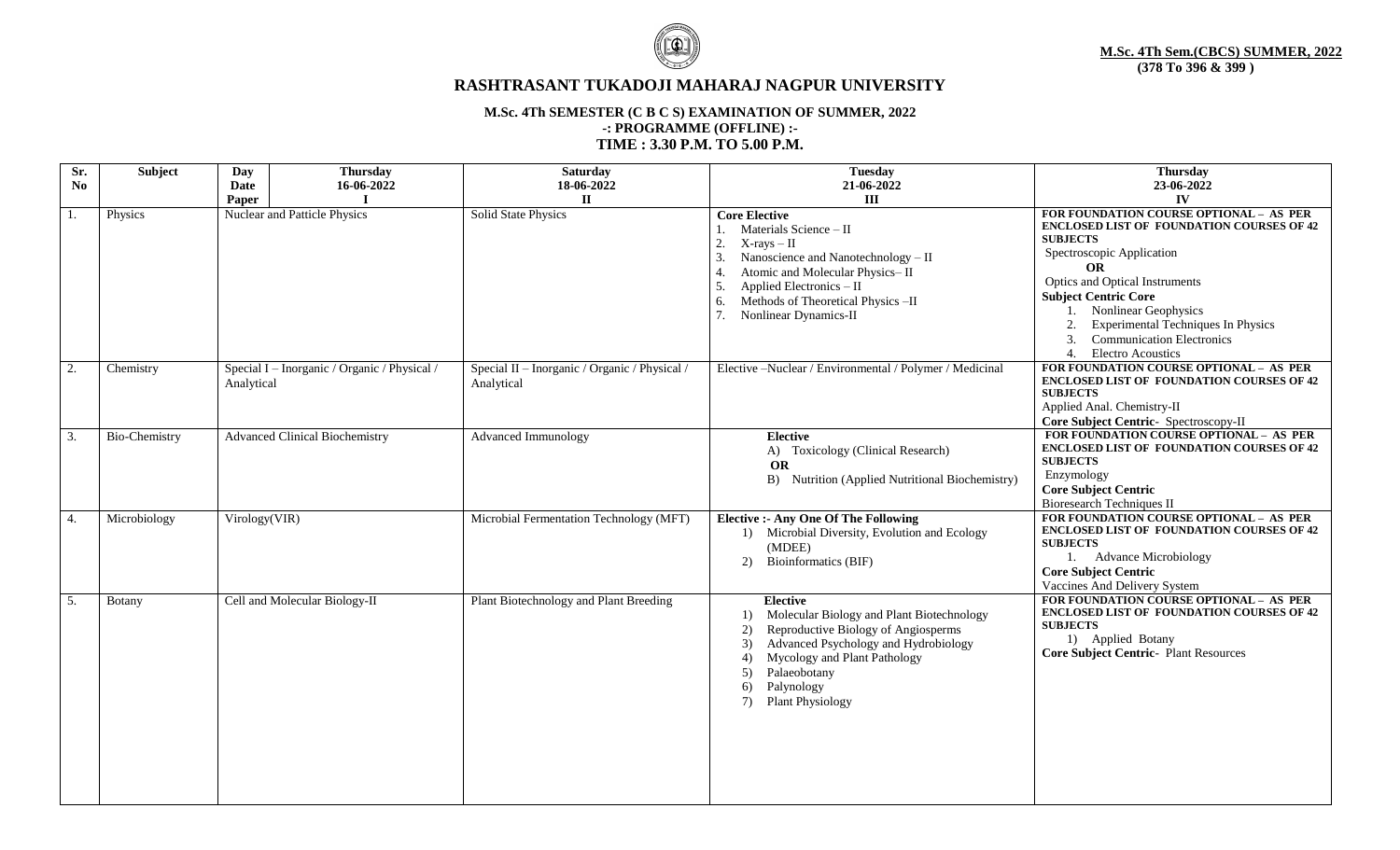| Sr.<br>N <sub>0</sub> | Subject                  | <b>Thursday</b><br>Day<br>16-06-2022<br>Date                                    | <b>Saturday</b><br>18-06-2022                                                                                                                                                                                                                                                 | <b>Tuesday</b><br>21-06-2022                                                                                                                                                                                                                                                    | <b>Thursday</b><br>23-06-2022                                                                                                                                                                                                                                                                                                                                                                                                                                                                 |
|-----------------------|--------------------------|---------------------------------------------------------------------------------|-------------------------------------------------------------------------------------------------------------------------------------------------------------------------------------------------------------------------------------------------------------------------------|---------------------------------------------------------------------------------------------------------------------------------------------------------------------------------------------------------------------------------------------------------------------------------|-----------------------------------------------------------------------------------------------------------------------------------------------------------------------------------------------------------------------------------------------------------------------------------------------------------------------------------------------------------------------------------------------------------------------------------------------------------------------------------------------|
| 6.                    | Zoology                  | Paper<br>Biotechnique, Biostatistics<br>,Ethology,Toxicology and Bioinformatics | $\mathbf{I}$<br>Special Group - Paper - II<br><b>Elective</b><br>Entomology<br>Fish and Fisheries<br>Mammalian Reproductive Physiology (MRP)<br><b>Animal Physiology</b><br>Cell Biology<br>Fresh Water Zoology<br>Aquaculture<br><b>Environmental Biology</b><br>Sericulture | $\mathbf{III}$<br>Special Group - Paper - III<br><b>Elective</b><br>Entomology<br>Fish and Fisheries<br>Mammalian Reproductive Physiology(MRP)<br><b>Animal Physiology</b><br>Cell Biology<br>Fresh Water Zoology<br>Aquaculture<br><b>Environmental Biology</b><br>Sericulture | IV<br>FOR FOUNDATION COURSE OPTIONAL - AS PER<br><b>ENCLOSED LIST OF FOUNDATION COURSES OF 42</b><br><b>SUBJECTS</b><br><b>Applied Zoology</b><br>Applied and Industrial Entomology<br><b>Applied Fresh Water Fisheries</b><br>Applied Human Physiology<br><b>Core Subject Centric -2</b><br>Chronobiology & Radiation Biology                                                                                                                                                                |
| 7.                    | Environmental<br>Science | Air and Noise Pollution Control Technology                                      | Solid and Hazardous Waste Management                                                                                                                                                                                                                                          | Elective - I<br>Environment Impact Assessment and Legislation<br>Elective-II<br><b>Environmental Management</b>                                                                                                                                                                 | FOR FOUNDATION COURSE OPTIONAL - AS PER<br><b>ENCLOSED LIST OF FOUNDATION COURSES OF 42</b><br><b>SUBJECTS</b><br>Fundamentals of Environmental Science-II<br>OR<br><b>Core Subject Centric</b><br>Disaster Management                                                                                                                                                                                                                                                                        |
| 8.                    | <b>Statistics</b>        | Multivariate Analysis                                                           | <b>Computational Statistics</b>                                                                                                                                                                                                                                               | <b>Elective</b><br>Operation Research (OLD)<br>Reliability Theory<br>Data Mining<br>Time Series Analysis<br>Industrial Statistics (NEW)                                                                                                                                         | FOR FOUNDATION COURSE OPTIONAL - AS PER<br><b>ENCLOSED LIST OF FOUNDATION COURSES OF 42</b><br><b>SUBJECTS</b><br><b>Applied Statistics</b><br><b>Bio-Statistics</b><br><b>Core Subject Centric</b><br>Industrial Statistics (OLD)<br><b>Actuarial Statistics</b><br>Stochastic Models In Finance<br><b>Statistical Pattern Recognition</b><br>Operation Research (NEW)                                                                                                                       |
| 09.                   | Mathematics              | <b>Dynamical Systems</b>                                                        | <b>Partial Differential Equations</b>                                                                                                                                                                                                                                         | <b>Advanced Numerical Methods</b>                                                                                                                                                                                                                                               | FOR FOUNDATION COURSE OPTIONAL - AS PER<br><b>ENCLOSED LIST OF FOUNDATION COURSES OF 42</b><br><b>SUBJECTS</b><br>Elementary Discrete Mathematics - I<br>2.<br>Fuzzy Mathematics II (Old Course)<br>Linear Programming (Old Course)<br>Core (Subject Centric) . Operations Research II<br>Paper V:- Saturday, 25-06-2022<br>Core Elective Paper (opt any one of the following)<br>1. Fluid Dynamics - II<br>2. Cosmology<br>3. Cryptography<br>4. Operator theory<br>5. Algebraic Topology-II |
| 10.                   | Electronics              | Electromagnetic Fields and Antennas                                             | <b>Digital Communications</b>                                                                                                                                                                                                                                                 | <b>Elective</b><br>1. Microwave and Optical Communication<br><b>Computer Communication</b><br>2.                                                                                                                                                                                | FOR FOUNDATION COURSE OPTIONAL - AS PER<br><b>ENCLOSED LIST OF FOUNDATION COURSES OF 42</b><br><b>SUBJECTS</b> : Pc and Pc Interfacing<br>Core (Subject Centric) Mobile and Satellite<br>Communication                                                                                                                                                                                                                                                                                        |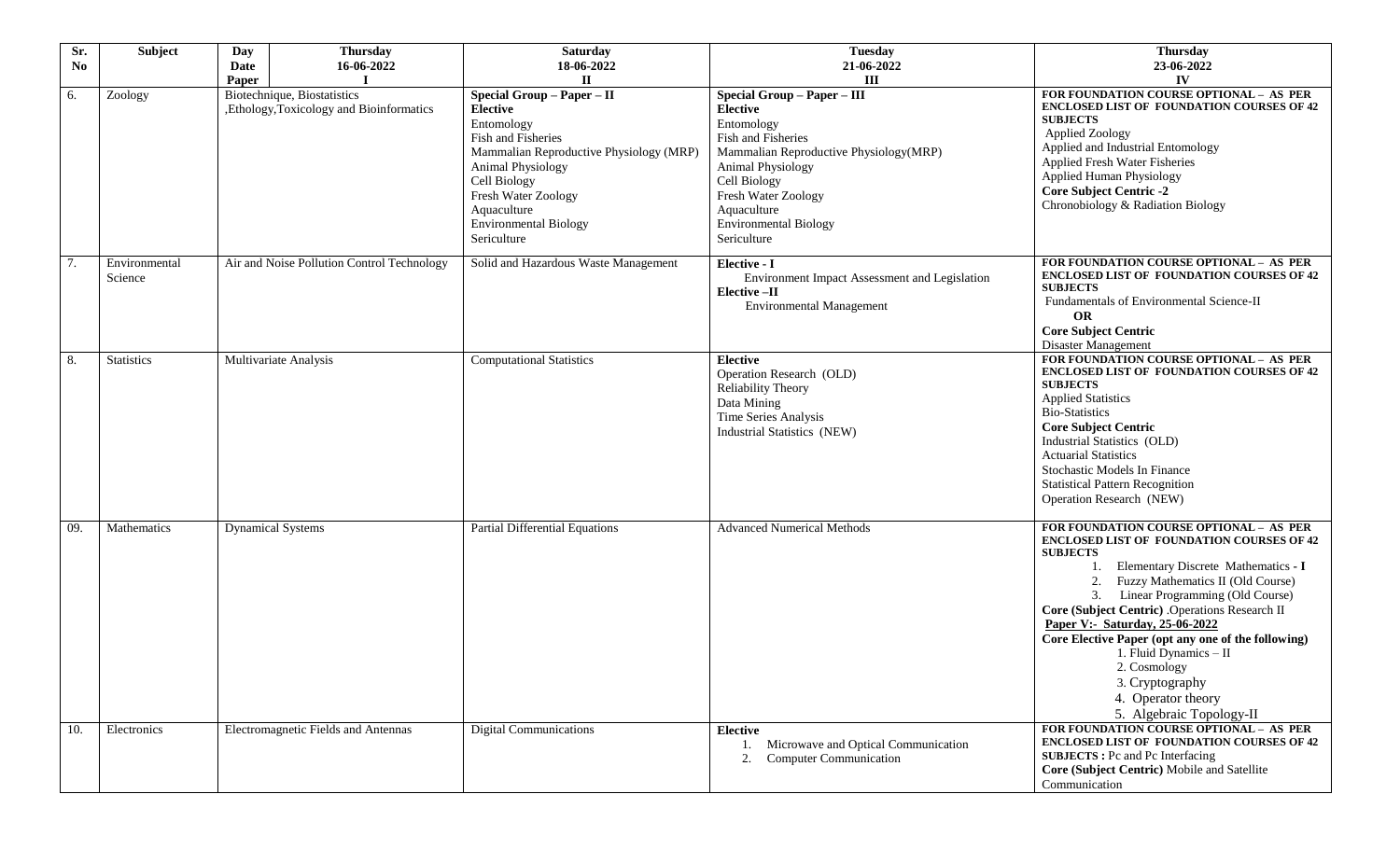| Sr.<br>N <sub>0</sub> | Subject                                         | Day<br><b>Thursday</b><br>16-06-2022<br><b>Date</b><br>Paper | <b>Saturday</b><br>18-06-2022<br>п                       | <b>Tuesday</b><br>21-06-2022<br>III                                                                                                                                                               | <b>Thursday</b><br>23-06-2022<br>IV                                                                                                                                                                                                                                                                                                                                                                                          |
|-----------------------|-------------------------------------------------|--------------------------------------------------------------|----------------------------------------------------------|---------------------------------------------------------------------------------------------------------------------------------------------------------------------------------------------------|------------------------------------------------------------------------------------------------------------------------------------------------------------------------------------------------------------------------------------------------------------------------------------------------------------------------------------------------------------------------------------------------------------------------------|
| 11.                   | <b>Computer Science</b>                         | Data Mining                                                  | Artificial Intelligence & Expert System                  | <b>Elective</b><br>Design and Analysis of Algorithm<br>Embedded System<br>Pattern Recognition                                                                                                     | FOR FOUNDATION COURSE OPTIONAL - AS PER<br>ENCLOSED LIST OF FOUNDATION COURSES OF 42<br><b>SUBJECTS</b><br>Advances in Information Technology<br><b>Enterprise Resource Planning</b><br>Supply Chain Management<br><b>Total Quality Management</b><br><b>Banking Operation And Services</b><br>Information Security And Cyber Law<br><b>Subject Centric</b><br><b>Parallel Computing</b><br>Mobile and Cyber Forensics<br>2. |
| 12.                   | Molecular Biology<br>and Genetic<br>Engineering | Plant & Animal Tissue Culture                                | Recombinant DNA Technology-II                            | <b>Elective</b><br>A) Plant Genetic Engineering II<br>Molecular Diagnostics Methods- II<br>B)<br>Bioinformatics and Datamining II<br>$\mathbf{C}$                                                 | FOR FOUNDATION COURSE OPTIONAL - AS PER<br>ENCLOSED LIST OF FOUNDATION COURSES OF 42<br><b>SUBJECTS</b><br>Recombinant DNA Technology And Plant Genetic<br>Engineering<br><b>Core Subject Centric</b><br><b>Applied Genetics</b>                                                                                                                                                                                             |
| 13.                   | M.Sc. Tech.<br><b>Applied Geology</b>           | Mineral Exploration (4)                                      | Elements of Mining and Drilling<br>Techniques $(3+1)$    | Geomorphology, Remote Sensing and $GIS(1+2+1)$                                                                                                                                                    | Fuel Geology (Coal, Petroleum and Nuclear) $(2+1+1)$                                                                                                                                                                                                                                                                                                                                                                         |
| 14.                   | Information<br>Technology                       | Data Warehousing and Data Mining                             | Artificial Intelligence and Expert System                | <b>Core Elective</b><br>1. Design and Analysis of Algorithm<br>2. Cloud Computing<br>3. Mobile Computing                                                                                          | FOR FOUNDATION COURSE OPTIONAL - AS PER<br>ENCLOSED LIST OF FOUNDATION COURSES OF 42<br><b>SUBJECTS</b><br>Advances in Information Technology<br>2.<br><b>Banking Operations and Services</b><br>Information Security and Cyber Law<br>3.<br><b>Core Subject Centric</b><br><b>Enterprise Computing</b><br>2. Mobile and Cyber Forensics                                                                                     |
| 15.                   | Biotechnology                                   | Animal Biotechnology                                         | Biostatistics, Bioinformatics, Ethics &<br>Patenting     | Elective<br>A) Industrial Biotechnology II<br><b>OR</b><br>B) Environmental Biotechnology II                                                                                                      | FOR FOUNDATION COURSE OPTIONAL - AS PER<br><b>ENCLOSED LIST OF FOUNDATION COURSES OF 42</b><br><b>SUBJECTS</b><br>Molecular Biotechnology<br><b>Core Subject Centric</b><br>Therapeutic Medical Biotechnology                                                                                                                                                                                                                |
| 16                    | Geology                                         | Ore Geology and Ore Microscopy $(3+1)$                       | Indian Mineral Deposits and Mineral<br>Economics $(3+1)$ | <b>Elective</b><br>Exploration Geochemistry (4)<br>Quaternary Geology & Limnogeology(3+1)<br>2.<br>Basin Analysis and Sequence Stratigraphy(2+2)<br>Marine Geology and Oceanography $(2+2)$<br>4. | FOR FOUNDATION COURSE OPTIONAL - AS PER<br><b>ENCLOSED LIST OF FOUNDATION COURSES OF 42</b><br><b>SUBJECTS</b><br>Paleobiology<br>Core (Subject Centric) Fuel Geology (Coal, Petroleum<br>& Nuclear)                                                                                                                                                                                                                         |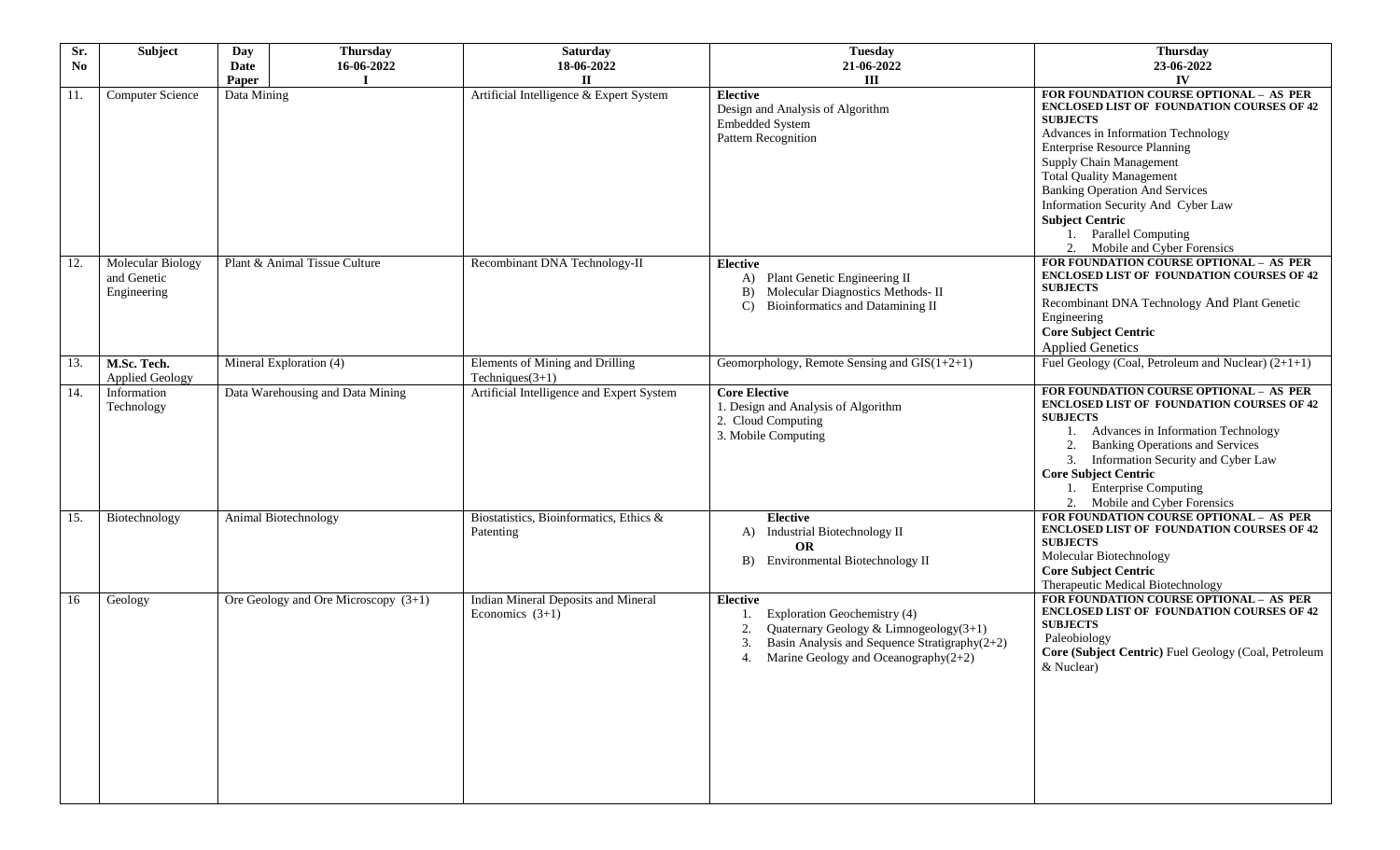| Sr.<br>$\mathbf{N}\mathbf{o}$ | Subject                | <b>Thursday</b><br>Day<br>16-06-2022<br><b>Date</b><br>Paper | <b>Saturday</b><br>18-06-2022<br>П                                                                                                                                | <b>Tuesday</b><br>21-06-2022<br>$\mathbf{III}$                                                                                                                                                                       | <b>Thursday</b><br>23-06-2022<br>IV                                                                                                                                                                                                                                                                                                                                                                                                                                                                                                                                                                     |
|-------------------------------|------------------------|--------------------------------------------------------------|-------------------------------------------------------------------------------------------------------------------------------------------------------------------|----------------------------------------------------------------------------------------------------------------------------------------------------------------------------------------------------------------------|---------------------------------------------------------------------------------------------------------------------------------------------------------------------------------------------------------------------------------------------------------------------------------------------------------------------------------------------------------------------------------------------------------------------------------------------------------------------------------------------------------------------------------------------------------------------------------------------------------|
| 17.                           | Forensic Science       | Criminology and Forensic Law                                 | <b>Special Paper-I</b><br>1. Questioned Document<br>Analysis-II<br>Forensic Biology<br>Forensic Chemistry<br>Mobile and Cyber Forensic<br><b>Forensic Physics</b> | <b>Special Paper-II</b><br>Advanced Fingerprint Development Methods II<br>Forensic Serology<br>Toxicology<br>$\mathbf{3}$<br><b>Ethical Hacking and Recovery Forensic</b><br><b>Ballistics Modeling and Analysis</b> | FOR FOUNDATION COURSE OPTIONAL - AS PER<br><b>ENCLOSED LIST OF FOUNDATION COURSES OF 42</b><br><b>SUBJECTS</b><br>Paper V :- Saturday, 25-06-2022<br><b>Special Paper-III</b><br>Forgery and its Forensic Detection<br><b>DNA</b> Fingerprinting<br>Forensic Analysis of Drugs<br>3.<br>Data Security<br>4.<br>Weapon Systems and Ballistics<br>5.<br>Measurements<br>Paper VI :- Monday, 27-06-2022<br><b>Special Paper-IV</b><br><b>Automated Fingerprint Identification</b><br>System<br><b>Wildlife Forensics</b><br>Pharmacology<br>$\mathcal{F}$<br><b>Biometrics</b><br><b>Rocket Ballistics</b> |
| 18.                           | <b>Medicinal Plant</b> | Herbal Drugs Technology & Development<br>(HDD)               | Drug Standardization and Regulation (DSR)                                                                                                                         | <b>Core Elective</b><br>Natural Plant Products & Photochemistry-II (NPP-II)<br>OR<br>Forensic and Industrial Botany-II                                                                                               | FOR FOUNDATION COURSE OPTIONAL - AS PER<br><b>ENCLOSED LIST OF FOUNDATION COURSES OF 42</b><br><b>SUBJECTS</b><br>Ethnobotany (ETH)<br>OR<br><b>Core Subject Centric</b><br>Cultivation and Utilization of Aromatic Plants                                                                                                                                                                                                                                                                                                                                                                              |

#### **FOR FOUNDATION COURSE OPTIONAL – AS PER ENCLOSED LIST OF FOUNDATION COURSES OF 42 SUBJECTS**

| Sr.No.         | <b>Subject</b>                 | 4 <sup>th</sup> Papers of Semester-4 |
|----------------|--------------------------------|--------------------------------------|
|                | <b>Mathematics</b>             | Mathematics-II                       |
| $\overline{c}$ | Physics                        | Physics-II                           |
| 3              | Chemistry                      | Chemistry-II                         |
| 4              | Bio-Technology<br>(Ad-<br>hoc) | Bio-Technology-II                    |
| 5              | <b>Computer Science</b>        | Computer Science-II                  |
| 6              | <b>Environmental Science</b>   | <b>Environmental Science-II</b>      |
| 7              | Botany                         | Botany-II                            |
| 8              | Zoology                        | Zoology-II                           |
| 9              | Statistic                      | Statistics-II                        |
| 10             | <b>Business Management</b>     | <b>Business Management -II</b>       |
| 11             | Accountancy                    | <b>Account &amp; Statistics-II</b>   |
| 12             | Managerial Skill               | Managerial Skills-II                 |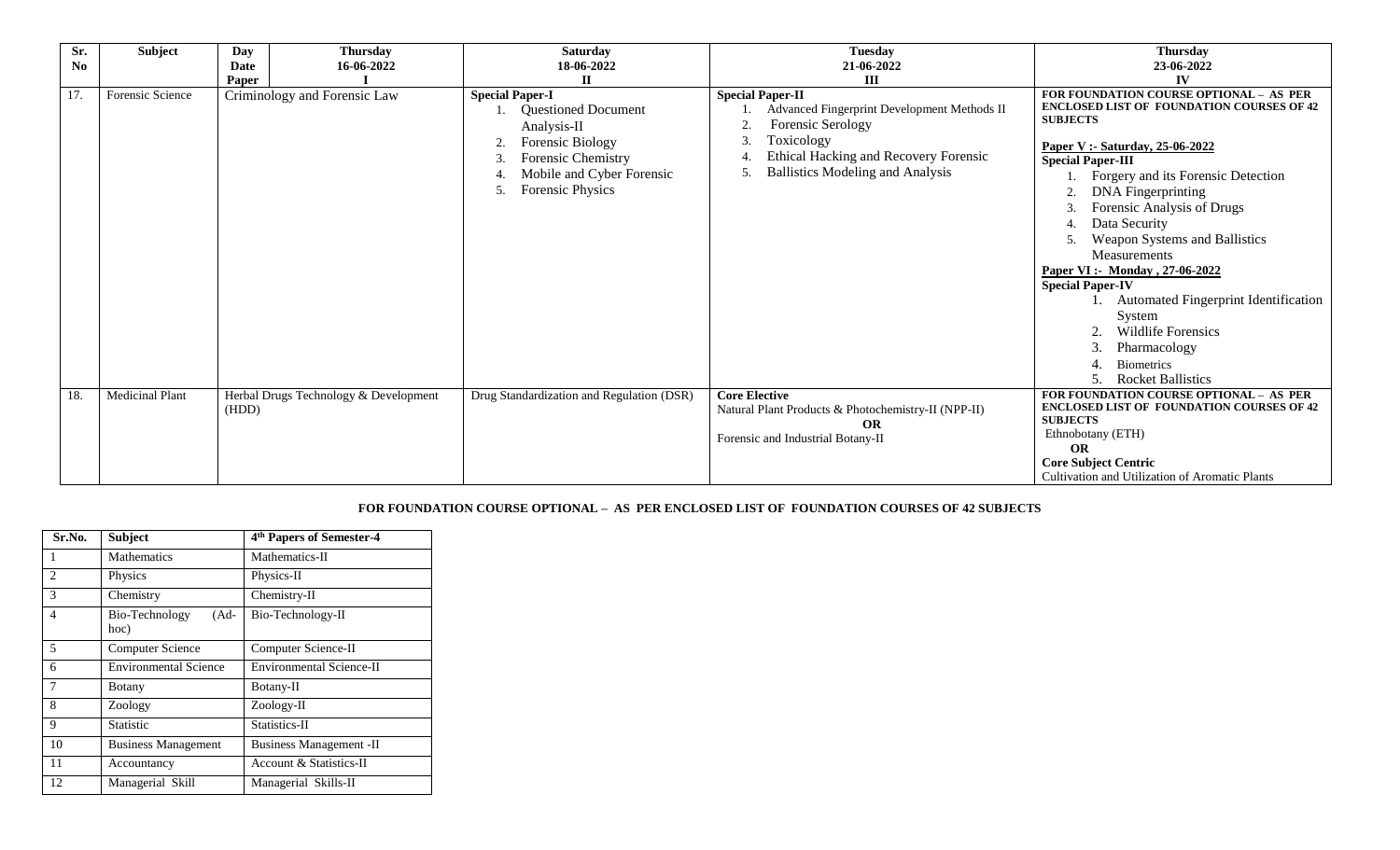| 13 | Education Technology &<br>Management Skills | Education<br>Technology<br>&<br>Management Skills-II |
|----|---------------------------------------------|------------------------------------------------------|
| 14 | Communication Skill                         | <b>Communication Skills-II</b>                       |
| 15 | Sanskrit                                    | Sanskrit-II                                          |
| 16 | German                                      | German-II                                            |
| 17 | French                                      | French-II                                            |
| 18 | Law                                         | Law-II                                               |
| 19 | <b>Pharmaceutical Sciences</b>              | <b>Pharmaceutical Sciences-II</b>                    |
| 20 | Life skills                                 | Life Skills-II                                       |
| 21 | Economics                                   | Economics-II                                         |
| 22 | <b>Political Science</b>                    | Political Science-II                                 |
| 23 | Sociology                                   | Sociology-II                                         |
| 24 | Psychology                                  | Psychology-II                                        |
| 25 | Philosophy                                  | Philosophy-II                                        |
| 26 | History                                     | History-II                                           |
| 27 | Public Admn                                 | Public Admn -II                                      |
| 28 | <b>Buddhist Studies</b>                     | <b>Buddhist Studies-II</b>                           |
| 29 | <b>Gandhian Thought</b>                     | Gandhian Thought-II                                  |
| 30 | Dr. Ambedkar Thought                        | Dr. Ambedkar Thought-II                              |
| 31 | Rashtrasant<br>Tukdoji<br>Maharaj Thought   | Rashtrasant<br>Tukdoji<br>Maharaj<br>Thought-II      |
| 32 | Travel & Tourism                            | Travel & Tourism-II                                  |
| 33 | Personality<br>Development                  | Personality Development-II                           |
| 34 | <b>Cosmetic Technology</b>                  | Cosmetic Technology-II                               |
| 35 | <b>Hospitality Management</b>               | Hospitality Mgt. - II                                |
| 36 | Chemical Engineering                        | Chemical Engineering-II                              |
| 37 | <b>Chemical Technology</b>                  | Chemical Technology-II                               |
| 38 | Civil Engineering                           | Civil Engineering-II                                 |
| 39 | <b>Electrical Engineering</b>               | <b>Electrical Engineering-II</b>                     |
| 40 | Mechanical Engineering                      | Mechanical Engineering-II                            |
| 41 | <b>Electronics Engineering</b>              | Electronics Engineering-II                           |
| 42 | Pali Prakrit                                | Pali Prakrit-II                                      |